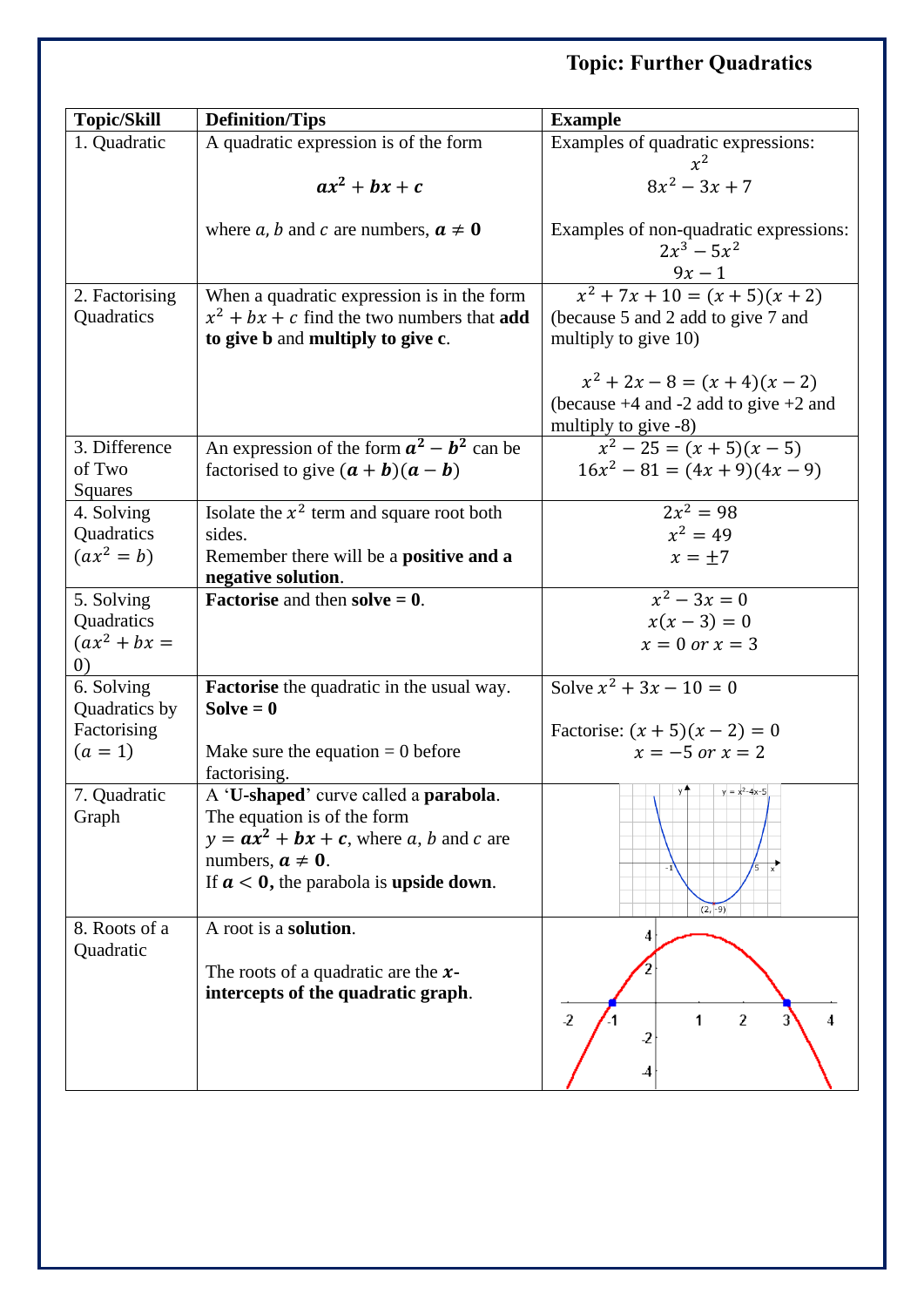| 9. Turning               | A turning point is the <b>point where a</b>                          |                                                                   |
|--------------------------|----------------------------------------------------------------------|-------------------------------------------------------------------|
| Point of a               | quadratic turns.                                                     |                                                                   |
| Quadratic                |                                                                      |                                                                   |
|                          | On a <b>positive parabola</b> , the turning point is                 |                                                                   |
|                          | called a minimum.                                                    |                                                                   |
|                          | On a negative parabola, the turning point                            |                                                                   |
|                          | is called a maximum.                                                 |                                                                   |
| 10. Factorising          | When a quadratic is in the form                                      | Factorise $6x^2 + 5x - 4$                                         |
| Quadratics               | $ax^2 + bx + c$                                                      |                                                                   |
| when $a \neq 1$          | 1. Multiply a by $c = ac$                                            | $1.6 \times -4 = -24$                                             |
|                          | 2. Find two numbers that add to give b and                           | 2. Two numbers that add to give $+5$ and                          |
|                          | multiply to give ac.                                                 | multiply to give $-24$ are $+8$ and $-3$                          |
|                          | 3. Re-write the quadratic, replacing $bx$ with                       | $3.6x^2 + 8x - 3x - 4$                                            |
|                          | the two numbers you found.                                           | 4. Factorise in pairs:                                            |
|                          | 4. Factorise in pairs – you should get the                           | $2x(3x+4)-1(3x+4)$                                                |
|                          | same bracket twice                                                   | 5. Answer = $(3x + 4)(2x - 1)$                                    |
|                          | 5. Write your two brackets $-$ one will be the                       |                                                                   |
|                          | repeated bracket, the other will be made of                          |                                                                   |
|                          | the factors outside each of the two brackets.                        |                                                                   |
| 11. Solving              | <b>Factorise</b> the quadratic in the usual way.                     | Solve $2x^2 + 7x - 4 = 0$                                         |
| Quadratics by            | Solve $= 0$                                                          |                                                                   |
| Factorising              |                                                                      |                                                                   |
| $(a \neq 1)$             | Make sure the equation $= 0$ before                                  | Factorise: $(2x - 1)(x + 4) = 0$<br>$x = \frac{1}{2}$ or $x = -4$ |
|                          | factorising.                                                         |                                                                   |
| 12.                      | A quadratic in the form $x^2 + bx + c$ can be                        | Complete the square of                                            |
| Completing               | written in the form $(x + p)^2 + q$                                  | $y = x^2 - 6x + 2$                                                |
| the Square               |                                                                      | Answer:                                                           |
| (when $a = 1$ )          | 1. Write a set of brackets with $x$ in and <b>half</b>               | $(x-3)^2-3^2+2$                                                   |
|                          | the value of b.                                                      |                                                                   |
|                          | 2. Square the bracket.                                               | $=(x-3)^2-7$                                                      |
|                          | 3. Subtract $\left(\frac{b}{2}\right)^2$ and add c.                  |                                                                   |
|                          | 4. Simplify the expression.                                          | The minimum value of this expression                              |
|                          |                                                                      | occurs when $(x - 3)^2 = 0$ , which<br>occurs when $x = 3$        |
|                          | You can use the completing the square                                | When $x = 3$ , $y = 0 - 7 = -7$                                   |
|                          | form to help find the maximum or                                     |                                                                   |
|                          | minimum of quadratic graph.                                          | Minimum point = $(3, -7)$                                         |
| 13.                      | A quadratic in the form $ax^2 + bx + c$ can                          | Complete the square of                                            |
| Completing               | be written in the form $p(x + q)^2 + r$                              | $4x^2 + 8x - 3$                                                   |
| the Square               |                                                                      | Answer:                                                           |
| (when $a \neq 1$ )       |                                                                      | $4[x^2+2x]-3$                                                     |
|                          | Use the same method as above, but<br>factorise out $a$ at the start. | $= 4[(x + 1)^{2} - 1^{2}] - 3$                                    |
|                          |                                                                      | $= 4(x + 1)^{2} - 4 - 3$                                          |
|                          |                                                                      |                                                                   |
| 14. Solving              | <b>Complete the square</b> in the usual way and                      | $= 4(x + 1)^2 - 7$<br>Solve $x^2 + 8x + 1 = 0$                    |
| Quadratics by            | use inverse operations to solve.                                     |                                                                   |
|                          |                                                                      |                                                                   |
| Completing<br>the Square |                                                                      | Answer:<br>$(x+4)^2-4^2+1=0$                                      |
|                          |                                                                      |                                                                   |
|                          |                                                                      | $(x+4)^2 - 15 = 0$                                                |